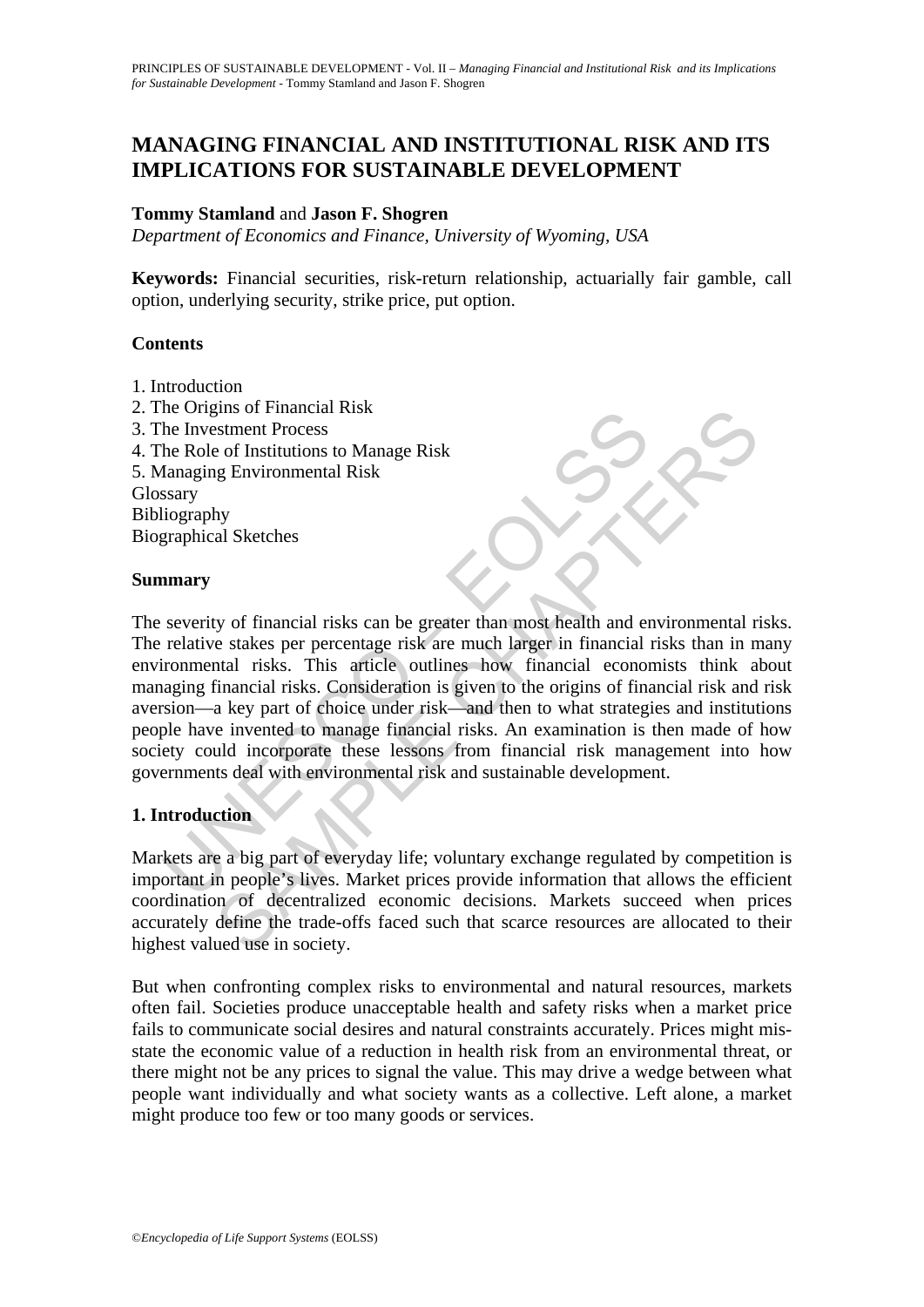But when missing or failing markets are a problem, creating markets can be part of the solution. Rather than turning to more government regulation or to collaborative decision-making processes, society can use the lessons learnt from how risk is managed in other situations, for instance by using financial markets. The fact that people have been creating and using markets to manage risks constructively for the last three centuries shows the ability of markets to manage risk in an effective way.

In fact, the severity of financial risks can be greater than most health and environmental risks. The relative stakes per percentage risk are much larger in financial risks than in many environmental risks even though this is not much considered. An equivalent percentage reduction in financial risk relative to environmental health risk may yield significantly more return in present value terms even if a statistical life is valued at \$5 million—and more financial wealth, some of which will be invested in health, might be more cost-effective than a direct reduction in the environmental risk. Strategies that promote more wealth and more health, human and environmental, can move society closer to the goal of sustainable development.

This article briefly outlines how financial economists think about managing financial risks. It starts by considering the origins of financial risk and risk aversion—a key part of choice under risk, and then goes on to consider what strategies and institutions people have invented to manage financial risks.

## **2. The Origins of Financial Risk**

e cost-effective than a direct reduction in the environmental rimote more wealth and more health, human and environmental, er to the goal of sustainable development.<br>
sa raticle briefly outlines how financial economists th effective than a direct reduction in the environmental risk. Strategies<br>ore wealth and more health, human and environmental risk. Strategies<br>ore wealth and more health, human and environmental, can move soe<br>e goal of susta Financial securities provide a tool for saving; wealth today may be set aside by purchasing a security. This security specifies how the invested funds, with an additional return, will be repaid in the future. Many such securities are risky. Consider equity shares in a firm (company) as an example. A person who owns such shares is typically entitled to periodic repayments over time in the form of dividends, and also owns a part of the firm that can be resold. However, the payments from these shares are not guaranteed. The firm may decide to change its dividend payments and the resale value of the equity changes as the prospects and performance of the firm change. The effect on the investor's future wealth from the purchase of such shares is therefore uncertain, or in other words, risky.

Likewise, virtually any security issued by any institution carries some form of risk. Even so-called fixed-income securities that promise fixed payments carry risk—even if these securities are issued or backed by a financially sound institution. When this institution is the government of a country that may simply print the money required to make the payments, there may still be risk arising from uncertain inflation, the potential need to reinvest some payments, and the potential need to sell the securities before all the payments are made. Additional risks arise if the payments are promised in a currency different from the investor's domestic currency. There is then a risk that the exchange rate will change. Also, if a foreign government promises to pay in a currency other than its own, there is the risk that it might not be able to make the payments in full.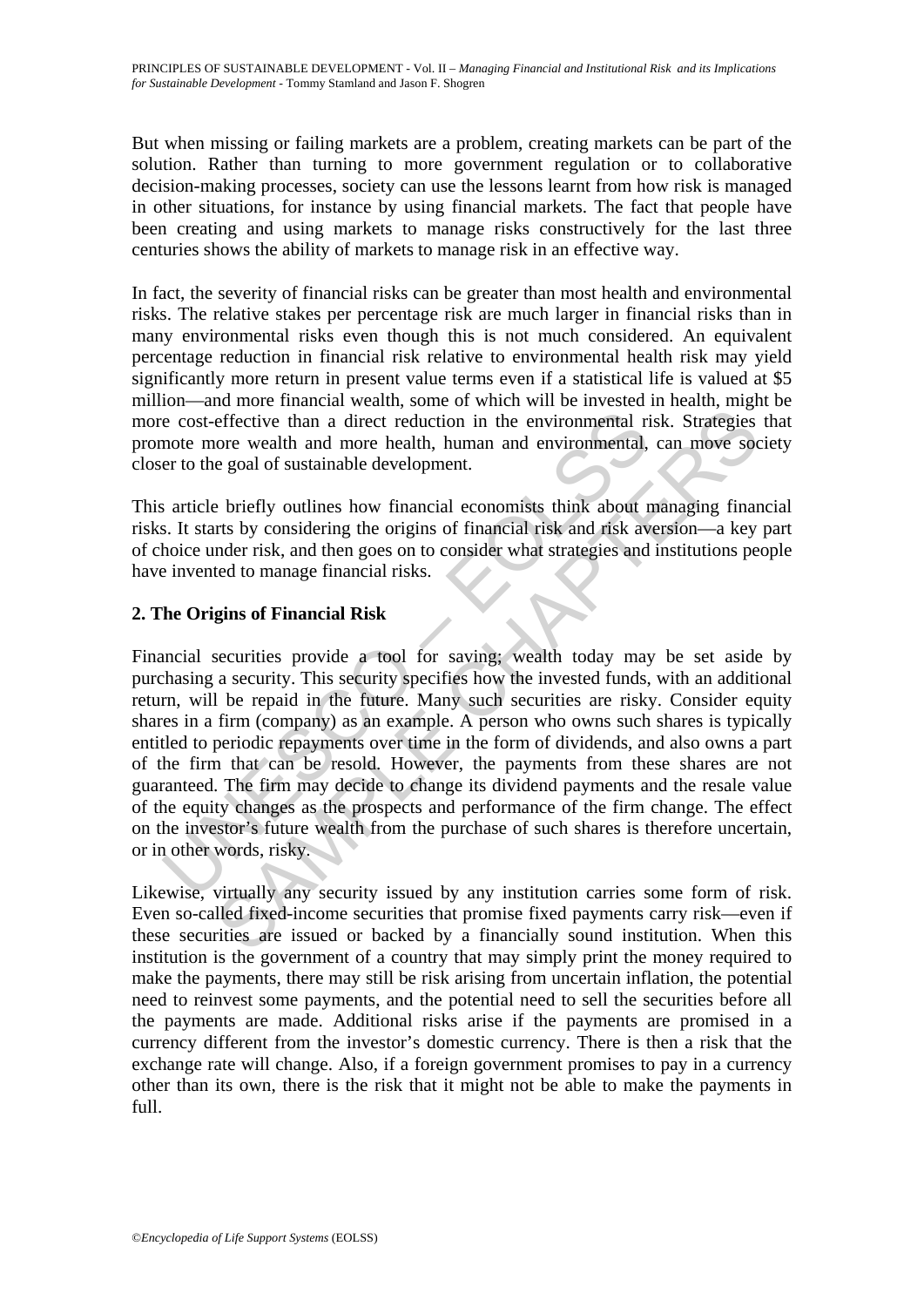When a person buys correctly priced insurance or engages in strategies that are solely designed to reduce financial risk, this person reveals an aversion to risk. Since such behavior is common, it can be inferred that many people are averse to risk. The human tendency to be risk averse is confirmed by many other observations. Another important such observation is the risk-return relationship: riskier securities earn higher average returns. This relationship is commonly observed in financial markets around the world, and so provides evidence that most people are averse to financial risk.

The reason for this is as follows. If the preponderance of participants in financial markets were neutral (indifferent) to risk, or even risk loving, then these people would direct their investments entirely towards high-risk securities as long as these earn higher returns (as long as the risk-return relationship persists). This would then cause a persistent imbalance in the financial market, with there being more buyers than sellers for high-risk securities, and vice versa for low-risk securities.

But such a persistent imbalance in financial markets is not observed. On the contrary, the continual price adjustments in financial markets work to remove such imbalances, and in the process, these price adjustments have created a persistent risk-return relationship. Therefore, most financial market participants must be averse to risk. The risk-return relationship induces risk-averse investors to invest in risky securities for which they receive an additional return as a compensation for the additional risk.

Briefly, consider the nature of risk aversion a little more formally. It is said that an investment is an actuarially fair gamble if the expected monetary gain on the investment is exactly zero. An investor is defined to be risk averse if the investor always prefers not to take actuarially fair gambles. A risk-averse investor will make a risky investment only if this investment is expected to increase the investor's wealth.

high-risk securities, and vice versa for low-risk securities.<br>
such a persistent imbalance in financial markets is not observe<br>
continual price adjustments in financial markets work to remove<br>
in the process, these price a is securities, and vice versa for low-risk securities.<br>
persistent imbalance in financial markets is not observed. On the control present imbalance in financial markets work to remove such imbalance process, these price ad Risk aversion arises from the benefit or welfare that investors derive from monetary gains or losses. It can be shown mathematically that if an investor always derives a lower benefit from an additional dollar as the investor's wealth increases, i.e., the investors utility from wealth is a concave function of wealth, then the investor is risk averse. In this situation, a dollar lost reduces welfare more than a dollar gained increases it. The investor, therefore, shuns risks that leave the position only even on average.

It can be proved mathematically that a risk averse investor will invest a positive proportion of available wealth in a risky portfolio, rather than investing only in a riskfree asset, if and only if the risky portfolio offers a compensation for its risk. This provides the formal motivation for inferring from the observed risk-return relationship that investors are, at least on average, risk averse.

Since people tend to be risk averse, the management of financial risk is important. Perhaps the most fundamental control of financial risk is to select carefully how much risk is taken in the first place. This means adopting a solid investment process, a routine for making financial decisions. Casual observation suggests that very poor investment outcomes often come as complete surprises, as something thought not possible. A thorough investment process, in which the risk of the investments as well as their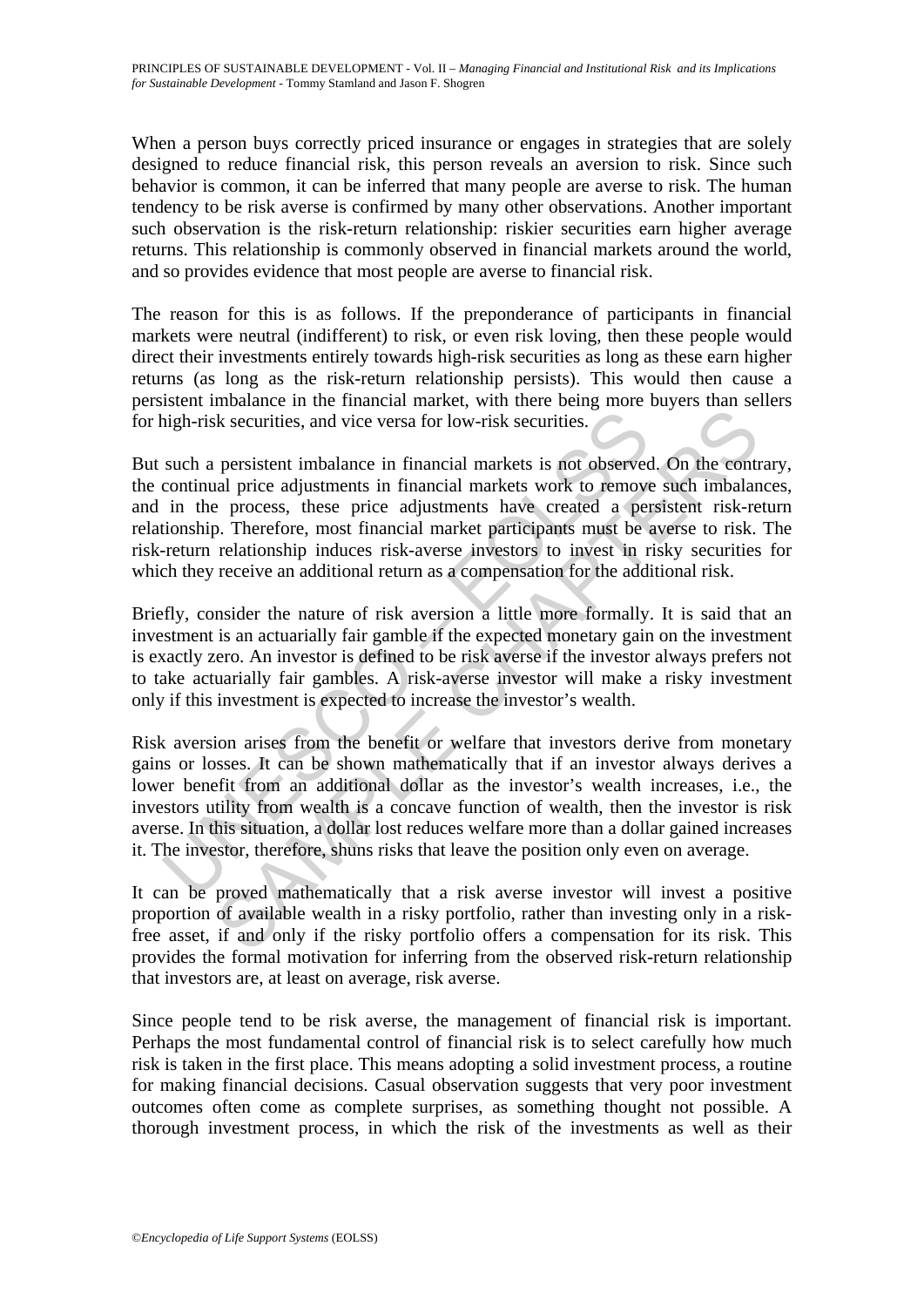potential return is considered, can prevent such rude surprises. This process has also implications for how environmental risk may be managed.

- -

-

TO ACCESS ALL THE **14 PAGES** OF THIS CHAPTER, Visit[: http://www.eolss.net/Eolss-sampleAllChapter.aspx](https://www.eolss.net/ebooklib/sc_cart.aspx?File=E1-46A-04-03)

#### **Bibliography**

Fama E. F. (1970). Efficient capital markets: a review of theory and empirical work. *Journal of Finance*  **25**, 383–417. [A seminal piece on efficient markets.]

a E. F. (1970). Efficient capital markets: a review of theory and empirical words3-417. [A seminal piece on efficient markets.]<br>t K. (1999). *The Evolving Market for Catastrophic Event Risk*. NBER Working<br>bridge, Massachus Froot K. (1999). *The Evolving Market for Catastrophic Event Risk*. NBER Working Paper W7287, 54 pp. Cambridge, Massachusetts: National Bureau for Economic Research. [A discussion on how to use derivative securities to insure against catastrophic risk.]

Huang C.-F and Litzenberger R. H (1988). *Foundations for Financial Economics*. 364 pp. Amsterdam: North Holland. [A thorough introduction to the theory of finance.]

Leland H. (1992). Insider trading: should it be prohibited? *Journal of Political Economy* **100**, 859–87. [A theoretical discussion on the advantages and disadvantages of insider trading.]

Malkiel B. G. (1996). *A Random Walk Down Wall Street*. New York: Norton. [A popular introduction to finance.]

Samuelson P. (1965). Proof that properly anticipated prices fluctuate randomly. *Industrial Management Review* **6**, 41–49. [A seminal paper on efficient markets.]

Sharpe W. F. (1964). Capital asset prices: a theory of market equilibrium under conditions of risk. *Journal of Finance* **19**, 425–442. [A seminal paper on the theory of capital asset pricing.]

Sharpe W. F., Gordon J. A., and Bailey J. V. (1999). *Investments*, Sixth Edition, 962 pp. New York: Prentice Hall. [A classic text on investments.]

#### **Biographical Sketches**

1970). Efficient capital markets: a review of theory and empirical work. Journal of Fin [A seminal piece on efficient markets.]<br>
(A seminal piece on efficient markets.]<br>
(A seminal piece on efficient markets.]<br>
Massachuse **Tommy Stamland** is an assistant professor of finance at the University of Wyoming where he teaches corporate finance, investment management, and the theory of finance. He is from Norway and earned his business degree, Sivilokonom, at the Norwegian School of Economics and Business Administration. His PhD in finance was earned at the University of California, Berkeley, where he wrote his dissertation on partially informative signaling games. A part of this work was published in the *Journal of Economic Theory* in 1999. Stamland's current research continues on the theory of partially informative signaling and on empirical investigations of such phenomena. In addition, Stamland works on methodological issues in the estimation of the willingness to pay for mortality risk reduction. This work considers issues in the estimation of this willingness-to-pay from revealed preferences in which people trade-off wages and mortality risk in their choice of profession, or pleasure and mortality risk in their choice of food consumption.

**Jason Shogren** is the Stroock Distinguished Professor of Natural Resource Conservation and Management, and is a professor of economics at the University of Wyoming. His research focuses on the behavioral underpinnings of private choice and public policy, especially for environmental and natural resources. Before returning to his *alma mater*, he taught at Iowa State and Yale. In 1997, Shogren served as the senior economist for environmental and natural resource policy on the Council of Economic